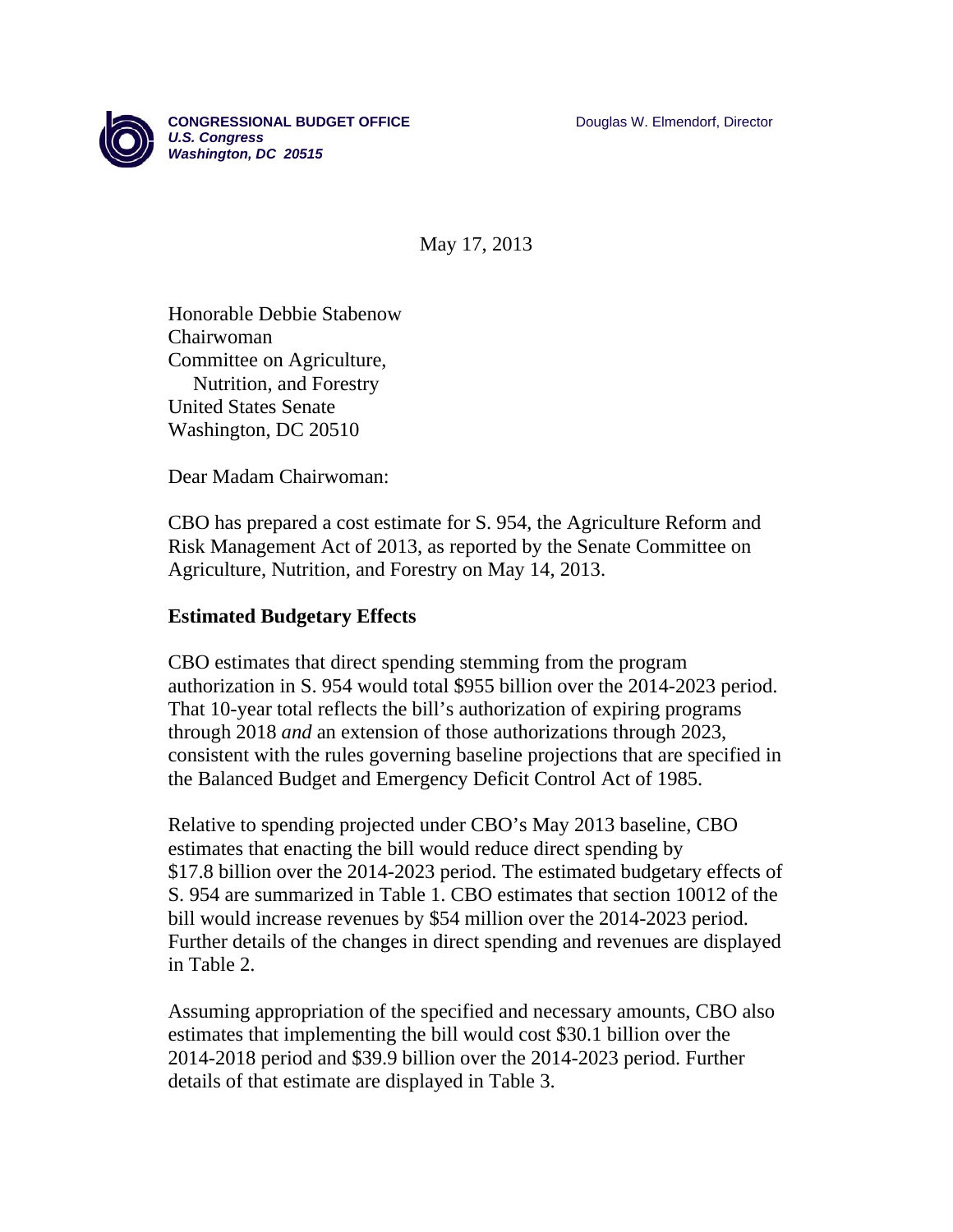Honorable Debbie Stabenow Page 2

# **Intergovernmental and Private-Sector Mandates**

S. 954 contains no intergovernmental mandates as defined in the Unfunded Mandates Reform Act (UMRA). In general, state, local, and tribal governments would benefit from the continuation of existing agricultural assistance and the creation of new grant programs.

S. 954 would impose private-sector mandates, as defined in UMRA, by expanding reporting requirements on manufacturers of dairy products and establishing regulations for dairy handlers that purchase milk from dairy producers participating in the Dairy Market Stabilization Program. Additionally, the bill would prohibit individuals from attending animal fighting ventures in states and U.S. territories that permit such ventures. Because the compliance cost for dairy handlers would depend on future regulations, CBO has no basis to determine whether the aggregate cost of the mandates in the bill would exceed the annual threshold established in UMRA for private-sector mandates (\$150 million in 2013, adjusted annually for inflation).

# **Previous CBO Cost Estimate**

On May 13, 2013, CBO transmitted a cost estimate of draft legislation entitled the Agriculture Reform, Food, and Jobs Act of 2013, as posted on the website of the Senate Committee on Agriculture, Nutrition, and Forestry on May 9, 2013. CBO's estimate of the direct spending provisions of S. 954 are similar to those in the earlier draft legislation. Enacting S. 954 would lead to a relatively small increase in revenues; the earlier legislation would have had no impact on revenues.

## **Pay-As-You-Go Considerations**

The Statutory Pay-As-You-Go Act of 2010 establishes budget-reporting and enforcement procedures for legislation affecting direct spending or revenues. Enacting S. 954 would affect direct spending and revenues; therefore, pay-as-you-go procedures apply. The net change in outlays and revenues that are subject to those pay-as-you-go procedures are shown in Table 4.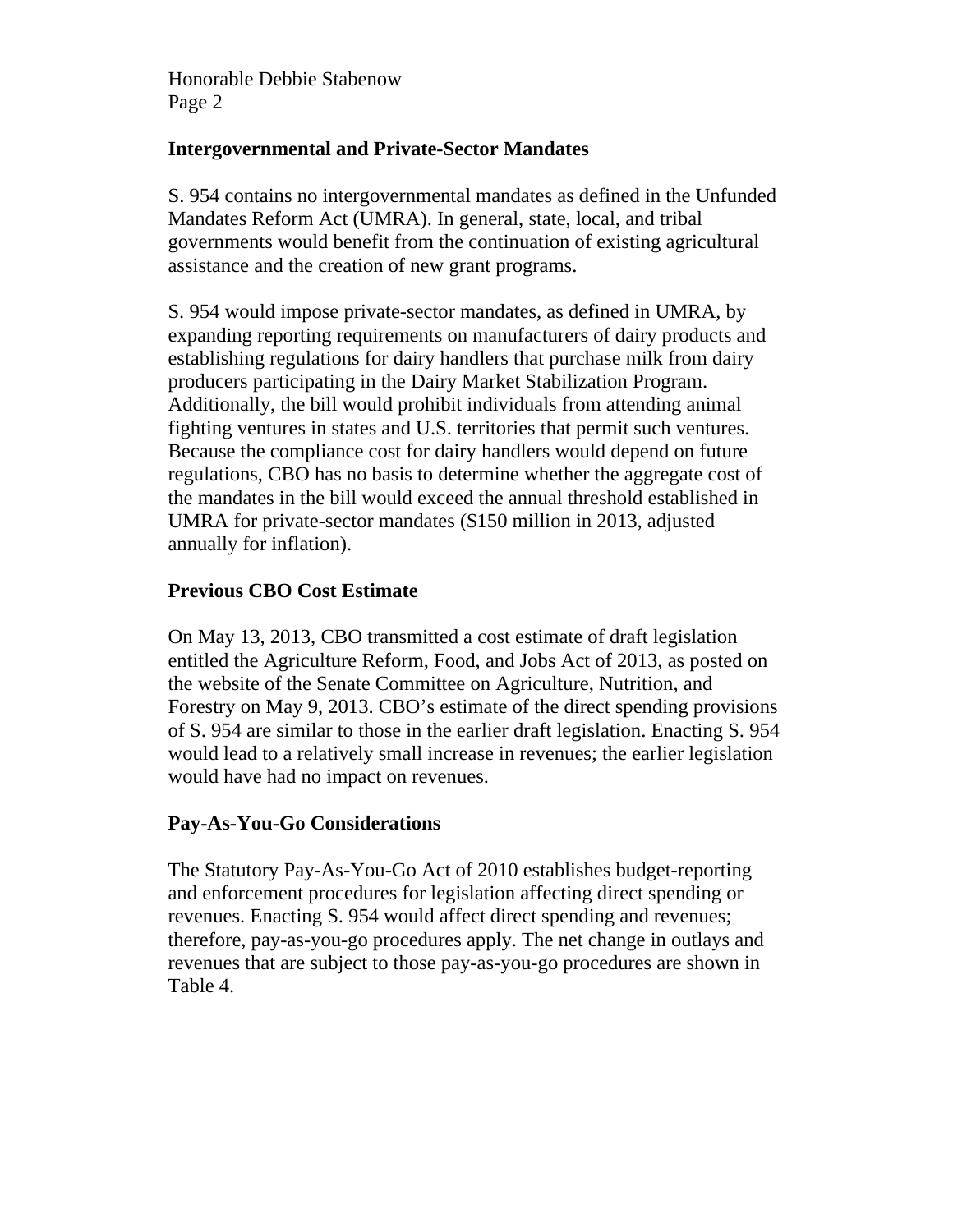Honorable Debbie Stabenow Page 3

If you need further details on this estimate, we would be pleased to provide them. The CBO staff contacts are Kathleen FitzGerald, Emily Stern, Dan Hoople, David Hull, and Jim Langley.

Sincerely,

Douglas W. Elmendup

 Douglas W. Elmendorf Director

Enclosures

cc: Honorable Thad Cochran Ranking Member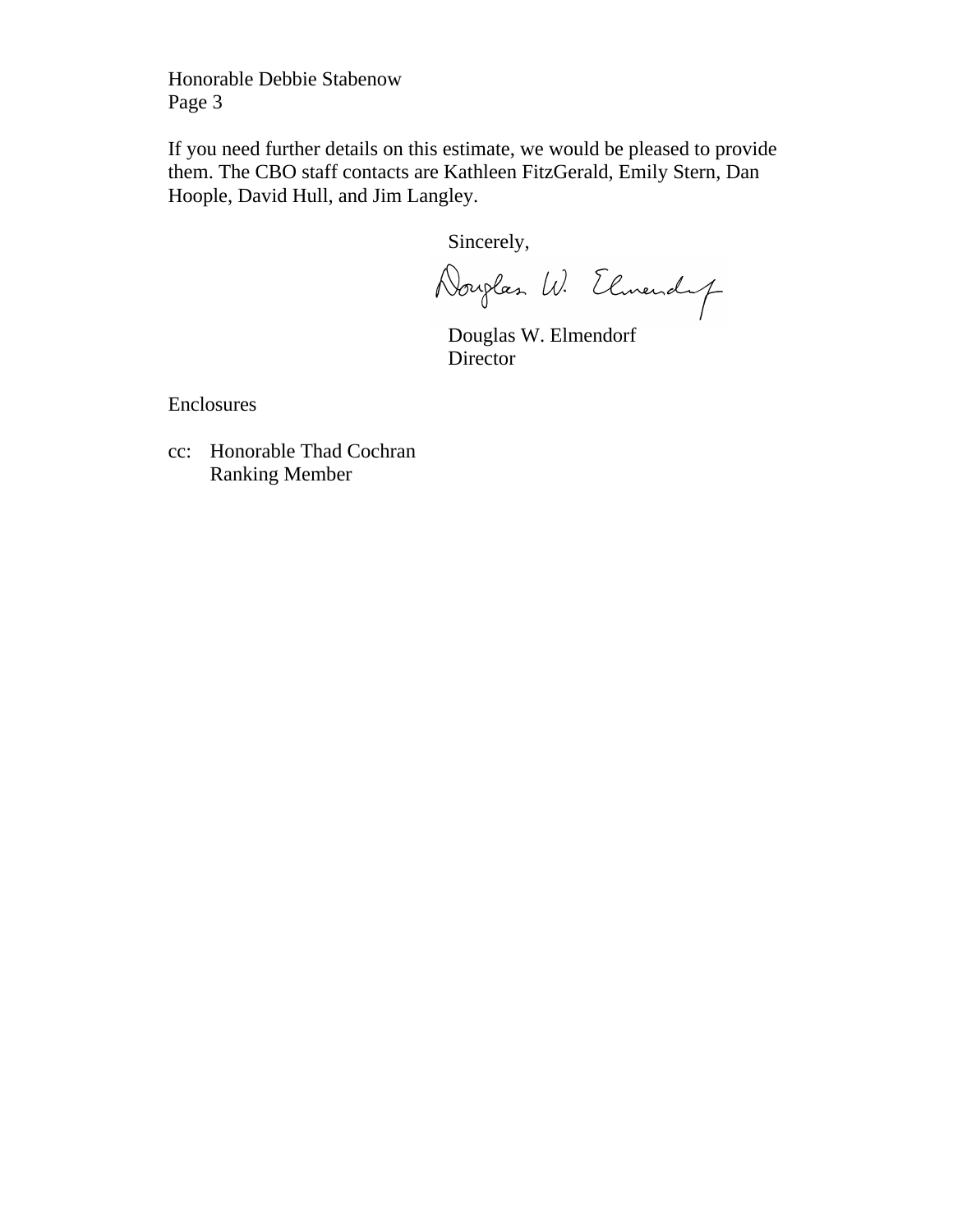### **TABLE 1. SUMMARY OF ESTIMATED BUDGETARY EFFECTS OF S. 954, THE AGRICULTURE REFORM, FOOD, AND JOB S ACT OF 2013**

|                                                                  |                |                      |                                                     |                  |                                   |                      | By Fiscal Year, in Millions of Dollars         |                      |                      |                      |                      |                        |
|------------------------------------------------------------------|----------------|----------------------|-----------------------------------------------------|------------------|-----------------------------------|----------------------|------------------------------------------------|----------------------|----------------------|----------------------|----------------------|------------------------|
|                                                                  | 2014           | 2015                 | 2016                                                | 2017             | 2018                              | 2019                 | 2020                                           | 2021                 | 2022                 | 2023                 | 2014-2018            | 2014-2023              |
|                                                                  |                |                      |                                                     |                  | <b>CHANGES IN DIRECT SPENDING</b> |                      |                                                |                      |                      |                      |                      |                        |
| <b>Estimated Budget Authority</b><br><b>Estimated Outlays</b>    | 2,186<br>806   | $-3,788$<br>$-3,512$ | $-1,434$<br>$-1,288$                                | $-565$<br>$-665$ | $-1,079$<br>$-949$                | $-2,305$<br>$-2,122$ | $-2,527$<br>$-2,405$                           | $-2,407$<br>$-2,415$ | $-2,670$<br>$-2,667$ | $-2,600$<br>$-2,623$ | $-4,680$<br>$-5,607$ | $-17,189$<br>$-17,840$ |
|                                                                  |                |                      |                                                     |                  | <b>CHANGES IN REVENUES</b>        |                      |                                                |                      |                      |                      |                      |                        |
| <b>Estimated Revenues</b>                                        | $\mathbf{0}$   | 2                    | $\overline{4}$                                      | $\overline{4}$   | 5                                 | 5                    | $\tau$                                         | $\tau$               | 10                   | 10                   | 15                   | 54                     |
|                                                                  |                |                      | <b>INCREASE OR DECREASE (-) IN THE DEFICIT FROM</b> |                  |                                   |                      | <b>CHANGES IN DIRECT SPENDING AND REVENUES</b> |                      |                      |                      |                      |                        |
| Net Impact on the Deficit                                        | 806            | $-3,514$             | $-1,292$                                            | $-669$           | $-954$                            | $-2,127$             | $-2,412$                                       | $-2,422$             | $-2,677$             | $-2,633$             | $-5,622$             | $-17,894$              |
|                                                                  |                |                      | <b>CHANGES IN SPENDING SUBJECT TO APPROPRIATION</b> |                  |                                   |                      |                                                |                      |                      |                      |                      |                        |
| <b>Estimated Authorization Level</b><br><b>Estimated Outlays</b> | 7,597<br>3,097 | 7,434<br>5,585       | 7,496<br>6,788                                      | 7,519<br>7,218   | 7,571<br>7,441                    | 1,293<br>4,619       | 675<br>2,405                                   | 688<br>1,170         | 702<br>849           | 716<br>731           | 37,617<br>30,128     | 41,692<br>39,904       |

Note: Components may not sum to totals because of rounding.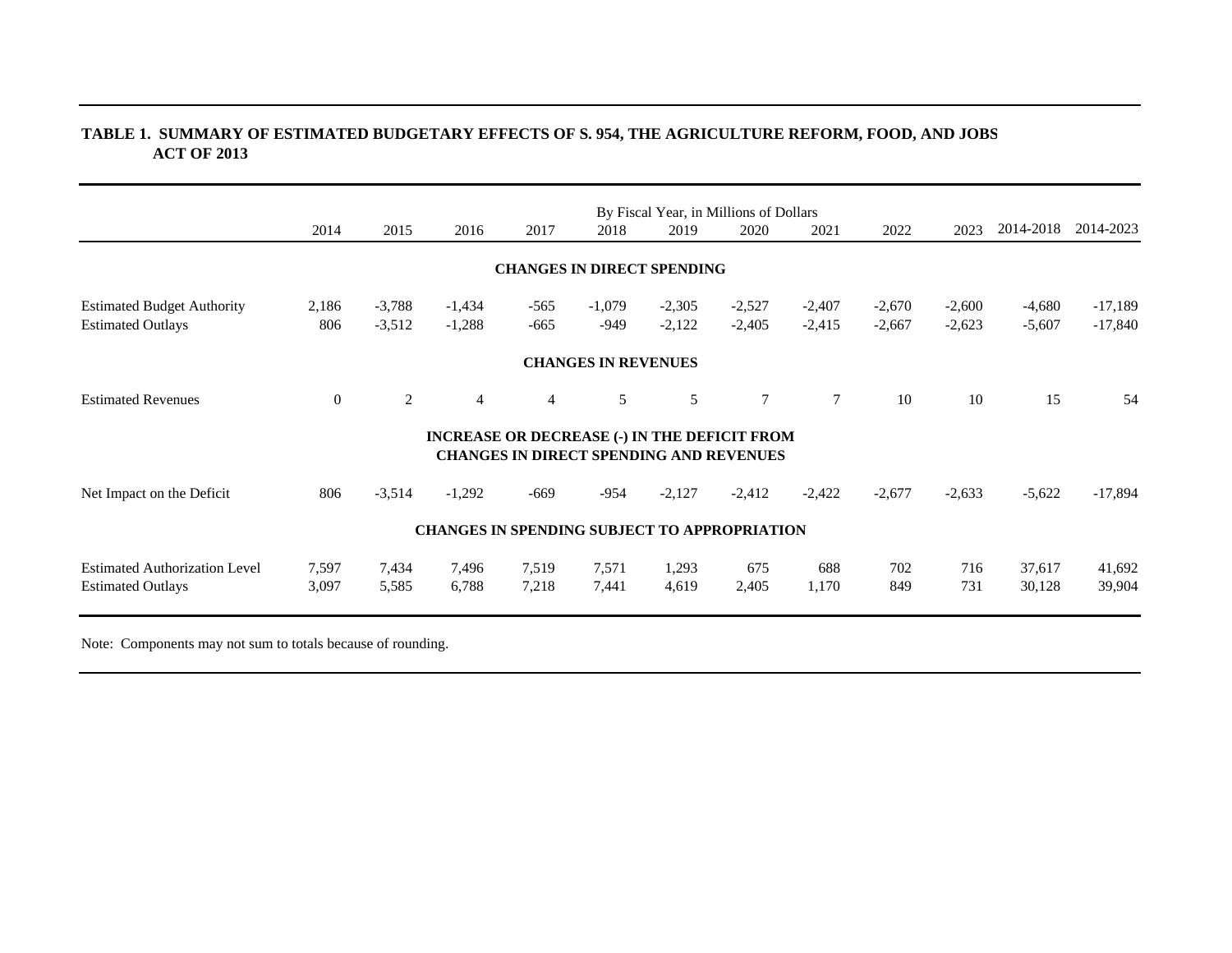### **Table 2. Detailed Effects on Direct Spending from S. 954, the Agriculture Reform, Food, and Jobs Act of 2013, as Reported by the Senate Committee on Agriculture, Nutrition, and Forestry, on May 14, 2013**

(Millions of dollars, by fiscal year)

|                                                   | 2014           | 2015             | 2016            | 2017                                      | 2018            | 2019            | 2020           | 2021             | 2022             | 2023           | 2014-2018 | 2014-2023    |
|---------------------------------------------------|----------------|------------------|-----------------|-------------------------------------------|-----------------|-----------------|----------------|------------------|------------------|----------------|-----------|--------------|
|                                                   |                |                  |                 | <b>CHANGES IN DIRECT SPENDING OUTLAYS</b> |                 |                 |                |                  |                  |                |           |              |
| <b>Title I - Commodity Programs</b>               |                |                  |                 |                                           |                 |                 |                |                  |                  |                |           |              |
| <b>Repeal Direct Payments</b>                     | $\overline{0}$ | $-4,538$         | $-4,538$        | $-4,538$                                  | $-4,538$        | $-4,538$        | $-4,538$       | $-4,538$         | $-4,538$         | $-4,538$       | $-18,152$ | $-40,842$    |
| <b>Repeal Countercyclical Payments</b>            | $\mathbf{0}$   | $\boldsymbol{0}$ | $-117$          | $-182$                                    | $-190$          | $-215$          | $-217$         | $-207$           | $-197$           | $-194$         | $-489$    | $-1,519$     |
| Repeal Average Crop Revenue Election Payments     | $\theta$       | $\mathbf{0}$     | $-1,336$        | $-696$                                    | $-462$          | $-424$          | $-413$         | $-454$           | $-429$           | $-505$         | $-2,494$  | $-4,719$     |
| Popcorn as a Covered Commodity                    | $\mathbf{0}$   | 9                | 11              | 12                                        | 10              | 10              | 10             | 10               | 11               | 11             | 42        | 94           |
| <b>Adverse Market Payments</b>                    | $\theta$       | $\overline{0}$   | 399             | 433                                       | 419             | 369             | 360            | 362              | 357              | 361            | 1,251     | 3,060        |
| <b>Agricultural Risk Coverage</b>                 | $\Omega$       | $\Omega$         | 3,632           | 3,875                                     | 3,483           | 2,704           | 2,385          | 2,617            | 2,408            | 2,646          | 10,990    | 23,749       |
| Nonrecourse Marketing Assistance Loans            | $\mathbf{0}$   | 6                | $7\phantom{.0}$ | 5                                         | $\sqrt{5}$      | $\overline{4}$  | $\overline{4}$ | 6                | 6                | 5              | 23        | 48           |
| Sugar Program                                     | $\theta$       | $\mathbf{0}$     | $\mathbf{0}$    | $\mathbf{0}$                              | $\mathbf{0}$    | $\theta$        | $\Omega$       | $\mathbf{0}$     | $\Omega$         | $\Omega$       | $\Omega$  | $\mathbf{0}$ |
| Dairy Program                                     | $-34$          | $-20$            | $-9$            | 34                                        | 57              | 14              | 94             | 58               | 59               | 49             | 28        | 302          |
| Supplemental Agriculture Disaster Assistance      | 424            | 364              | 201             | 197                                       | 197             | 197             | 199            | 200              | 201              | 202            | 1,383     | 2,382        |
| Administration                                    | 82             | 6                | $-11$           | $-11$                                     | $-10$           | $-10$           | $-10$          | $-11$            | $-11$            | $-11$          | 56        | 3            |
| Subtotal, Title I                                 | 472            | $-4,173$         | $-1,761$        | $-871$                                    | $-1,029$        | $-1,889$        | $-2,126$       | $-1,957$         | $-2,133$         | $-1,974$       | $-7,362$  | $-17,442$    |
| <b>Title II - Conservation</b>                    |                |                  |                 |                                           |                 |                 |                |                  |                  |                |           |              |
| <b>Conservation Reserve Program</b>               | 25             | 37               | $-31$           | $-217$                                    | $-324$          | $-446$          | $-364$         | $-434$           | $-458$           | $-519$         | $-510$    | $-2,731$     |
| <b>Conservation Stewardship Program</b>           | $-7$           | $-50$            | $-87$           | $-130$                                    | $-173$          | $-221$          | $-265$         | $-308$           | $-351$           | $-394$         | $-447$    | $-1,986$     |
| <b>Environmental Quality Incentives Program</b>   | -39            | $-31$            | $-8$            | $-4$                                      | 1               | $\overline{4}$  | $\tau$         | 27               | 28               | 28             | $-81$     | 13           |
| <b>Agricultural Conservation Easement Program</b> | 57             | 191              | 289             | 319                                       | 214             | 112             | 76             | 66               | 57               | 57             | 1,070     | 1,438        |
| Regional Conservation Partnership Program         | 3              | 5                | 6               | 5                                         | $7\phantom{.0}$ | $7\phantom{.0}$ | $\overline{7}$ | 7                | $\overline{7}$   | $\overline{7}$ | 26        | 61           |
| <b>Other Conservation Programs</b>                | 158            | 8                | 8               | 8                                         | 8               | $\Omega$        | $\Omega$       | $\Omega$         | $\theta$         | $\Omega$       | 190       | 190          |
| Funding                                           | 10             | 10               | 10              | 10                                        | 10              | 10              | 10             | 10               | 10               | 10             | 50        | 100          |
| Repeal of Wildlife Habitat Incentives Program     | $\mbox{-}17$   | $-35$            | $\frac{-44}{1}$ | $-53$                                     | $-61$           | $-70$           | $-79$          | $-79$            | $-79$            | $-79$          | $-210$    | $-596$       |
| Subtotal, Title II                                | 190            | 135              | 143             | $-62$                                     | $-318$          | $-604$          | $-608$         | $-711$           | $-786$           | $-890$         | 88        | $-3,511$     |
| Title III - Trade                                 | 15             | 15               | 15              | 15                                        | 15              | 15              | 15             | 15               | 15               | 15             | 75        | 150          |
| <b>Title IV - Nutrition</b>                       |                |                  |                 |                                           |                 |                 |                |                  |                  |                |           |              |
| Food Distribution Programs on Indian Reservations | 6              | 6                | 6               | 5                                         | 6               | 6               | 6              | 6                | 6                | $\tau$         | 29        | 60           |
| <b>Standard Utitlity Allowances</b>               | $-90$          | $-400$           | $-440$          | $-450$                                    | $-450$          | $-450$          | $-450$         | $-450$           | $-460$           | $-470$         | $-1,830$  | $-4,110$     |
| <b>Retail Food Stores</b>                         | $-7$           | $-8$             | $-8$            | $-8$                                      | $-8$            | $-8$            | $-8$           | $-8$             | $-8$             | $-8$           | $-39$     | $-79$        |
| Funding of Employment and Training Programs       | 5              | 5                | 5               | 5                                         | $\mathbf{1}$    | $\mathbf{1}$    | -1             | $\mathbf{1}$     | 1                | 1              | 21        | 26           |
| <b>Emergency Food Assistance</b>                  | 22             | 18               | 10              | $\overline{4}$                            | $\mathbf{0}$    | $\mathbf{0}$    | $\mathbf{0}$   | $\mathbf{0}$     | $\mathbf{0}$     | $\mathbf{0}$   | 54        | 54           |
| <b>Retailer Trafficking</b>                       | 3              | $\overline{2}$   | $\overline{0}$  | $\mathbf{0}$                              | $\mathbf{0}$    | $\mathbf{0}$    | $\mathbf{0}$   | $\mathbf{0}$     | $\overline{0}$   | $\mathbf{0}$   | 5         | 5            |
| Hunger-Free Communities                           | 6              | 14               | 19              | $20\,$                                    | 22              | 14              | 5              | $\boldsymbol{0}$ | $\boldsymbol{0}$ | $\mathbf{0}$   | 81        | 100          |
| <b>Subtotal, Title IV</b>                         | $-55$          | $-363$           | $-408$          | $-424$                                    | $-429$          | $-437$          | -446           | $-451$           | $-461$           | $-470$         | $-1,679$  | $-3,944$     |
| <b>Title V - Credit</b>                           | $\bf{0}$       | $\bf{0}$         | $\mathbf 0$     | $\bf{0}$                                  | $\bf{0}$        | $\bf{0}$        | $\bf{0}$       | $\bf{0}$         | $\mathbf{0}$     | $\bf{0}$       | $\bf{0}$  |              |

**continued**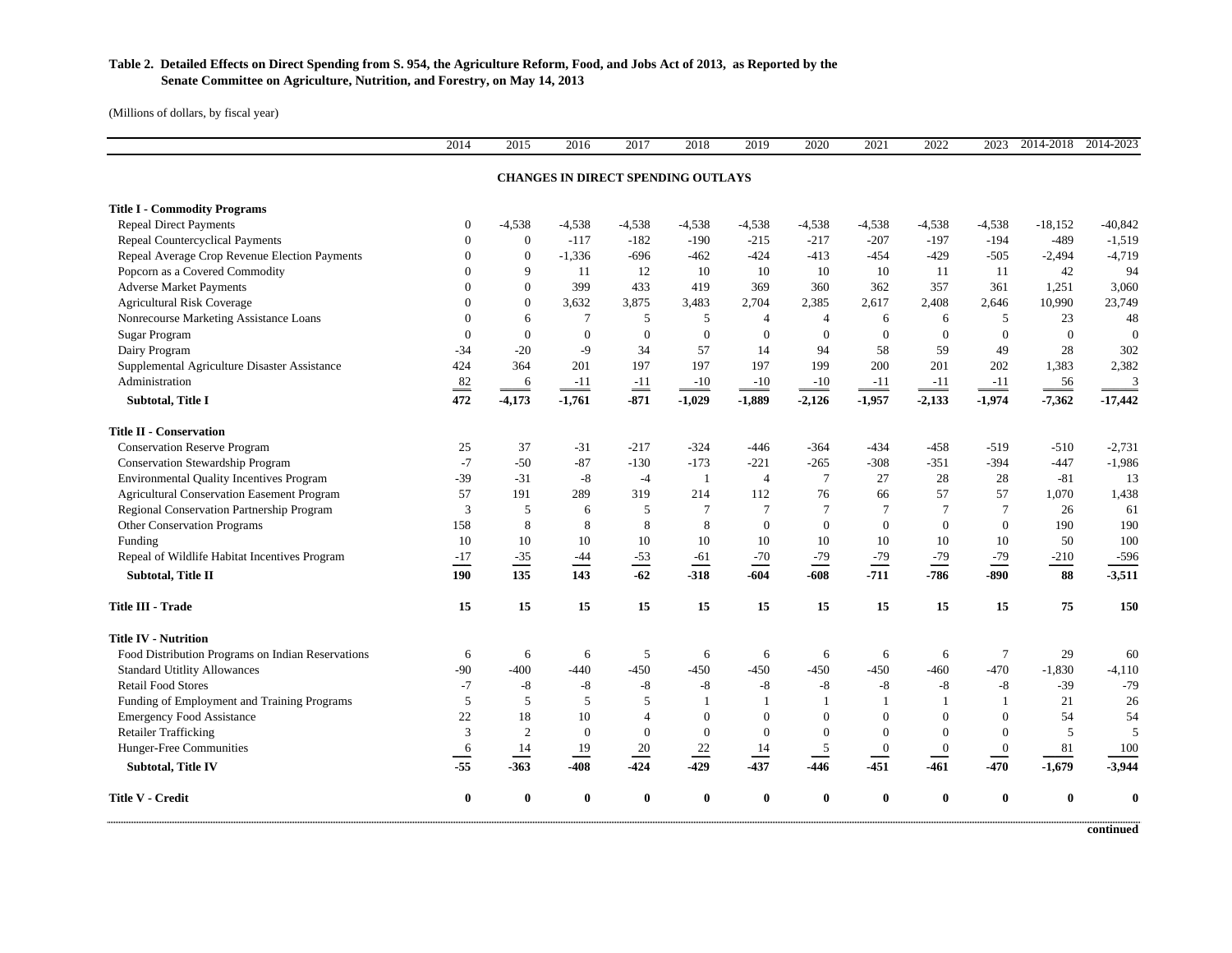#### **Table 2. continued.**

(Millions of dollars, by fiscal year)

|                                                        | 2014             | 2015           | 2016               | 2017            | 2018            | 2019                 | 2020            | 2021                 | 2022                        | 2023                    | 2014-2018 | 2014-2023      |  |  |
|--------------------------------------------------------|------------------|----------------|--------------------|-----------------|-----------------|----------------------|-----------------|----------------------|-----------------------------|-------------------------|-----------|----------------|--|--|
| <b>CHANGES IN DIRECT SPENDING OUTLAYS</b>              |                  |                |                    |                 |                 |                      |                 |                      |                             |                         |           |                |  |  |
| <b>Title VI - Rural Development</b>                    |                  |                |                    |                 |                 |                      |                 |                      |                             |                         |           |                |  |  |
| Value-Added Marketing Grants                           | $\mathbf{0}$     | 5              | $\,8\,$            | 12              | 13              | 13                   | 8               | $\overline{4}$       | $\boldsymbol{0}$            | $\boldsymbol{0}$        | 38        | 63             |  |  |
| Rural Microenterprise Program                          | $\mathbf{1}$     | $\sqrt{2}$     | 3                  | $\mathfrak{Z}$  | $\mathfrak{Z}$  | $\sqrt{2}$           | $\mathbf{1}$    | $\boldsymbol{0}$     | $\boldsymbol{0}$            | $\overline{0}$          | 12        | 15             |  |  |
| Rural Water and Waste Disposal                         | $\frac{8}{1}$    | $\frac{30}{5}$ | $\frac{42}{5}$     | $\frac{30}{45}$ | $\frac{21}{37}$ | 13                   | $\frac{6}{15}$  | $\frac{0}{4}$        | $\underline{0}$             | $\overline{0}$          | 131       | 150            |  |  |
| Subtotal, Title VI                                     | $\boldsymbol{9}$ | 37             | 53                 |                 |                 | $\frac{1}{28}$       |                 |                      | $\bf{0}$                    | $\mathbf{0}$            | 181       | 228            |  |  |
| Title VII - Research, Extension, and Related Matters   |                  |                |                    |                 |                 |                      |                 |                      |                             |                         |           |                |  |  |
| Organic Agriculture Research and Extension             | 8                | 13             | 16                 | 16              | 16              | 8                    | 3               | $\mathbf{0}$         | $\mathbf{0}$                | $\boldsymbol{0}$        | 69        | 80             |  |  |
| Specialty Crop Research                                | 13               | 23             | 29                 | 48              | 50              | 53                   | 50              | 50                   | 50                          | 50                      | 163       | 416            |  |  |
| Beginning Farmer and Rancher Development               | $\overline{4}$   | 9              | 14                 | 17              | 17              | 13                   | 8               | 3                    | $\mathbf{0}$                | $\boldsymbol{0}$        | 61        | 85             |  |  |
| Foundation for Food and Agriculture Research           | $\frac{20}{5}$   | 40             | 40                 | 60              | 40              | $\frac{0}{\sqrt{2}}$ | $\frac{0}{61}$  | $\frac{0}{\sqrt{2}}$ | $\frac{0}{\sqrt{2}}$        | $\bf{0}$                | 200       | 200            |  |  |
| Subtotal, Title VII                                    | 45               | 84             | 99                 | 141             | 123             | 74                   |                 | 53                   | 50                          | 50                      | 492       | 781            |  |  |
| <b>Title VIII - Forestry</b>                           | 1                | $\mathbf{1}$   | $\mathbf{1}$       | 1               | 1               | 1                    | 1               | $\mathbf{1}$         | $\mathbf{1}$                | 1                       | 5         | 10             |  |  |
| <b>Title IX - Energy</b>                               |                  |                |                    |                 |                 |                      |                 |                      |                             |                         |           |                |  |  |
| <b>Biorefinery Assistance</b>                          | $\boldsymbol{0}$ | 30             | 47                 | 55              | 44              | 25                   | 12              | 3                    | $\mathbf{0}$                | $\mathbf{0}$            | 176       | 216            |  |  |
| Rural Energy for America Program                       | 14               | 42             | 60                 | 68              | 68              | 56                   | 26              | $\sqrt{6}$           | $\boldsymbol{0}$            | $\boldsymbol{0}$        | 252       | 340            |  |  |
| <b>Biomass Research and Development</b>                | -1               | 5              | 16                 | 25              | 26              | 25                   | 21              | 10                   | $\mathbf{1}$                | $\mathbf{0}$            | 73        | 130            |  |  |
| <b>Biomass Crop Assistance Program</b>                 | $\overline{4}$   | 12             | 20                 | 27              | 31              | 29                   | 23              | 16                   | 8                           | $\overline{4}$          | 94        | 174            |  |  |
| Other Energy Programs                                  | $\frac{4}{1}$    | $\frac{4}{1}$  | $\frac{4}{1}$      | $\overline{4}$  | $\overline{4}$  | $\mathbf{0}$         | $\frac{0}{82}$  | $\frac{0}{35}$       | $\underline{0}$             | $\overline{0}$          | 20        | $\frac{20}{1}$ |  |  |
| Subtotal, Title IX                                     | 23               | 93             | 147                | 179             | 173             | 135                  |                 |                      | $\boldsymbol{9}$            | $\overline{\mathbf{4}}$ | 615       | 880            |  |  |
| <b>Title X - Horticulture</b>                          |                  |                |                    |                 |                 |                      |                 |                      |                             |                         |           |                |  |  |
| Farmers Market and Local Food Promotion                | 20               | 20             | 20                 | 20              | 20              | $\mathbf{0}$         | $\mathbf{0}$    | $\boldsymbol{0}$     | $\mathbf{0}$                | $\mathbf{0}$            | 100       | 100            |  |  |
| Coordinated Plant Management Program                   | 3                | 6              | $\,$ 8 $\,$        | 9               | 11              | 13                   | 14              | 15                   | 15                          | 15                      | 36        | 108            |  |  |
| Specialty Crop Block Grants                            | $\,$ 8 $\,$      | 14             | 15                 | 15              | 15              | 15                   | 15              | 15                   | 15                          | 15                      | 66        | 141            |  |  |
| Other Horticulture Programs                            | $\frac{2}{32}$   | $\frac{0}{39}$ | $\frac{-2}{\cdot}$ | $\frac{-2}{42}$ | $\frac{-3}{43}$ | $\frac{-5}{2}$       | $\frac{-7}{21}$ | $\frac{-7}{22}$      | $-10$                       | $-10$                   | $-5$      | $-44$          |  |  |
| Subtotal, Title X                                      |                  |                | 41                 |                 |                 | 23                   |                 |                      | 20                          | 20                      | 197       | 304            |  |  |
| <b>Title XI - Crop Insurance</b>                       |                  |                |                    |                 |                 |                      |                 |                      |                             |                         |           |                |  |  |
| Supplemental Coverage Option                           | 14               | 141            | 187                | 208             | 256             | 266                  | 287             | 286                  | 300                         | 303                     | 806       | 2,247          |  |  |
| Catasptrophic Crop Insurance Rerating                  | $-4$             | $-38$          | $-50$              | $-52$           | $-52$           | $-53$                | $-54$           | $-55$                | $-55$                       | $-56$                   | $-196$    | $-469$         |  |  |
| Enterprise Units for Irriganted and Nonirrigated Crops | 5                | 47             | 62                 | 63              | 64              | 66                   | 68              | 69                   | 71                          | 72                      | 241       | 586            |  |  |
| Adjustment in Average Producer History Yields          | $\mathbf{1}$     | 9              | 21                 | 33              | 45              | 56                   | 59              | 60                   | 61                          | 62                      | 108       | 406            |  |  |
| Stacked Income Protection for Cotton                   | 36               | 350            | 378                | 308             | 386             | 409                  | 439             | 451                  | 468                         | 466                     | 1,459     | 3,693          |  |  |
| Peanut Revenue Crop Insurance                          | 3                | 26             | 30                 | 30              | 30              | 30                   | 30              | 30                   | 30                          | 30                      | 119       | 269            |  |  |
| Implementation                                         | $\overline{c}$   | 21             | 16                 | 15              | 15              | 14                   | $\overline{2}$  | $\overline{0}$       | $\mathbf{0}$                | $\boldsymbol{0}$        | 69        | 85             |  |  |
| <b>Beginning Farmer Provisions</b>                     | $\overline{c}$   | 20             | 26                 | 28              | 31              | 34                   | 35              | 36                   | 36                          | 36                      | 106       | 283            |  |  |
| Crop Production on Native Sod                          | $\boldsymbol{0}$ | $-5$           | $-12$              | $-18$           | $-23$           | $-24$                | $-24$           | $-24$                | $-24$                       | $-24$                   | $-58$     | $-178$         |  |  |
| Conservation Compliance for Crop Insurance             | $\overline{0}$   | $\mathbf{0}$   | $\overline{0}$     | $-2$            | $-3$            | $-5$                 | $-8$            | $-8$                 | $-8$                        | $-8$                    | $-5$      | $-42$          |  |  |
| Participation Effects of Commodity Programs            | $\overline{0}$   | $-28$          | $-277$             | $-331$          | $-301$          | $-241$               | $-213$          | $-224$               | $-212$                      | $-210$                  | $-938$    | $-2,038$       |  |  |
| Other                                                  | $\overline{2}$   | 21             | 28                 | 29              | 30              | 28                   | $\, 8$          | $\frac{5}{1}$        | $\ensuremath{\mathfrak{Z}}$ | $\overline{2}$          | 110       | 156            |  |  |
| <b>Subtotal, Title XI</b>                              | 61               | 563            | 409                | 311             | 477             | 579                  | 629             | 626                  | 669                         | 673                     | 1,821     | 4,999          |  |  |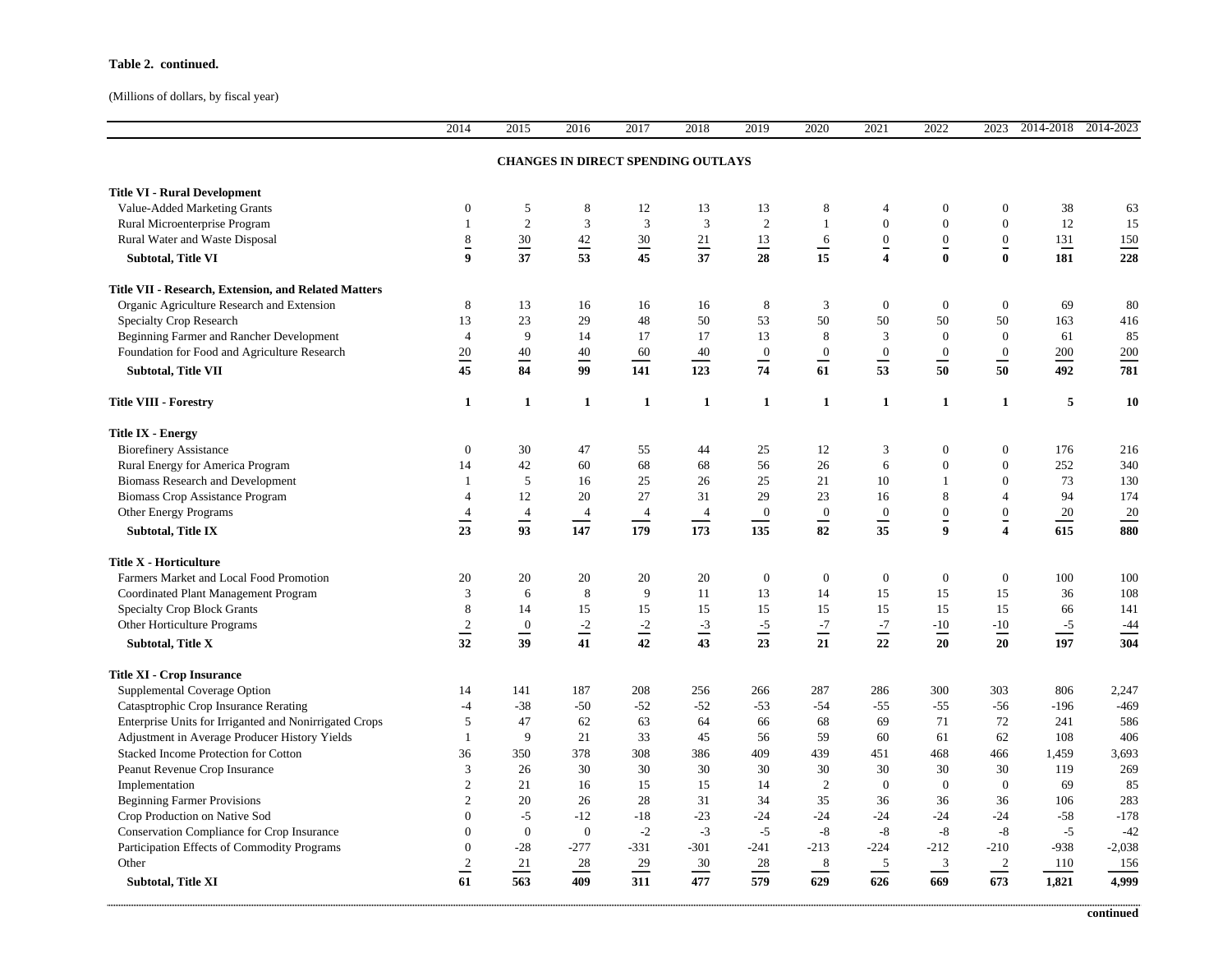#### **Table 2. continued.**

(Millions of dollars, by fiscal year)

|                                              | 2014     | 2015            | 2016                                                                                                  | 2017                       | 2018           | 2019     | 2020           | 2021              | 2022           | 2023     | 2014-2018      | 2014-2023      |
|----------------------------------------------|----------|-----------------|-------------------------------------------------------------------------------------------------------|----------------------------|----------------|----------|----------------|-------------------|----------------|----------|----------------|----------------|
|                                              |          |                 | <b>CHANGES IN DIRECT SPENDING OUTLAYS</b>                                                             |                            |                |          |                |                   |                |          |                |                |
| <b>Title XII - Miscellaneous</b>             |          |                 |                                                                                                       |                            |                |          |                |                   |                |          |                |                |
| Outreach for Socially Disadvantaged Farmers  | 5        | 8               | 10                                                                                                    | 10                         | 10             | 5        |                | $\mathbf{0}$      | $\overline{0}$ | $\theta$ | 43             | 50             |
| Sheep Production and Marketing Grant Program |          |                 | $\overline{0}$                                                                                        | $\overline{0}$             | $\overline{0}$ | $\Omega$ | $\overline{0}$ | $\mathbf{0}$      | $\overline{0}$ | $\Omega$ | $\overline{2}$ | $\overline{2}$ |
| Noninsured Crop Disaster Assistance Program  | 6        |                 | $-36$<br>$\hspace{0.1mm}-\hspace{0.1mm}$                                                              | $-52$                      | $-52$          | $-52$    | $-52$          |                   | $-52$          | $-52$    | $-86$          | $-346$         |
| <b>Subtotal, Title XII</b>                   | 12       | $\frac{48}{57}$ | $-26$                                                                                                 | $-42$                      | $-42$          | $-47$    | $-50$          | $\frac{-52}{-52}$ | $-52$          | $-52$    | $-41$          | $-294$         |
| <b>Total Changes in Direct Spending</b>      | 806      | $-3,512$        | $-1,288$                                                                                              | $-665$                     | -949           | $-2,122$ | $-2,405$       | $-2,415$          | $-2,667$       | $-2,623$ | $-5,607$       | $-17,840$      |
|                                              |          |                 |                                                                                                       | <b>CHANGES IN REVENUES</b> |                |          |                |                   |                |          |                |                |
| Title X -- Organic Product Promotion Orders  | $\bf{0}$ | $\mathbf{2}$    | $\overline{\mathbf{4}}$                                                                               | 4                          | 5              | 5        | $\overline{7}$ | $\overline{7}$    | 10             | 10       | 15             | 54             |
|                                              |          |                 | <b>INCREASE OR DECREASE (-) IN THE DEFICIT FROM</b><br><b>CHANGES IN DIRECT SPENDING AND REVENUES</b> |                            |                |          |                |                   |                |          |                |                |
| Net Impact on the Deficit                    | 806      | $-3,514$        | $-1,292$                                                                                              | -669                       | -954           | $-2,127$ | $-2,412$       | $-2,422$          | $-2,677$       | $-2,633$ | $-5,622$       | $-17,894$      |

Source: Congressional Budget Office.

Note: Components may not sum to totals because of rounding.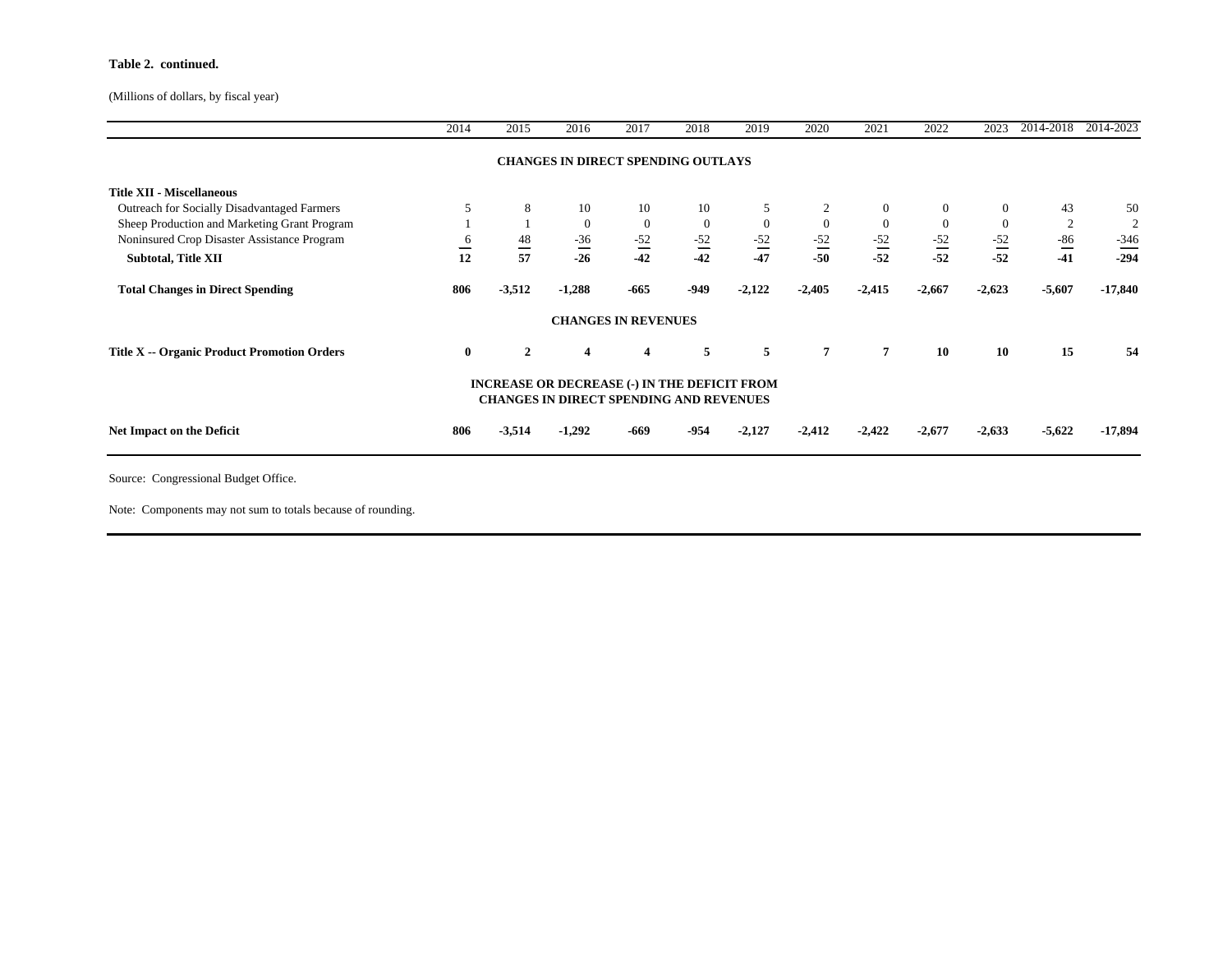### **Table 3. Estimated Spending Subject to Appropriation in S. 954, the Agriculture Reform, Food, and Jobs Act of 2013, as Reported by the Senate Committee on Agriculture, Nutrition, and Forestry on May 14, 2014**

(Millions of dollars, by fiscal year)

|                                                      | 2014           | 2015  | 2016  | 2017  | 2018  | 2014-2018 |  |  |  |  |  |  |
|------------------------------------------------------|----------------|-------|-------|-------|-------|-----------|--|--|--|--|--|--|
| <b>CHANGES IN SPENDING SUBJECT TO APPROPRIATION</b>  |                |       |       |       |       |           |  |  |  |  |  |  |
| Title I - Commodity Programs                         |                |       |       |       |       |           |  |  |  |  |  |  |
| <b>Estimated Authorization Level</b>                 | 5              | 5     | 5     | 5     | 5     | 25        |  |  |  |  |  |  |
| <b>Estimated Outlays</b>                             | $\overline{4}$ | 5     | 5     | 5     | 5     | 24        |  |  |  |  |  |  |
| Title II - Conservation                              |                |       |       |       |       |           |  |  |  |  |  |  |
| <b>Estimated Authorization Level</b>                 | 155            | 130   | 130   | 130   | 130   | 675       |  |  |  |  |  |  |
| <b>Estimated Outlays</b>                             | 72             | 92    | 114   | 127   | 130   | 535       |  |  |  |  |  |  |
| Title III - Trade                                    |                |       |       |       |       |           |  |  |  |  |  |  |
| <b>Estimated Authorization Level</b>                 | 2,749          | 2,753 | 2,758 | 2,762 | 2,766 | 13,787    |  |  |  |  |  |  |
| <b>Estimated Outlays</b>                             | 1,000          | 2,277 | 2,567 | 2,686 | 2,735 | 11,264    |  |  |  |  |  |  |
| Title IV - Nutrition                                 |                |       |       |       |       |           |  |  |  |  |  |  |
| <b>Estimated Authorization Level</b>                 | 361            | 200   | 204   | 208   | 212   | 1,185     |  |  |  |  |  |  |
| <b>Estimated Outlays</b>                             | 200            | 238   | 233   | 232   | 236   | 1,139     |  |  |  |  |  |  |
| Title V - Credit                                     |                |       |       |       |       |           |  |  |  |  |  |  |
| <b>Estimated Authorization Level</b>                 | 409            | 415   | 430   | 437   | 445   | 2,136     |  |  |  |  |  |  |
| <b>Estimated Outlays</b>                             | 376            | 415   | 429   | 436   | 444   | 2,100     |  |  |  |  |  |  |
| Title VI - Rural Development                         |                |       |       |       |       |           |  |  |  |  |  |  |
| <b>Estimated Authorization Level</b>                 | 1,153          | 1,164 | 1,177 | 1,189 | 1,202 | 5,885     |  |  |  |  |  |  |
| <b>Estimated Outlays</b>                             | 140            | 473   | 783   | 987   | 1,097 | 3,480     |  |  |  |  |  |  |
| Title VII - Research, Extension, and Related Matters |                |       |       |       |       |           |  |  |  |  |  |  |
| <b>Estimated Authorization Level</b>                 | 2,094          | 2,118 | 2,144 | 2,170 | 2,196 | 10,721    |  |  |  |  |  |  |
| <b>Estimated Outlays</b>                             | 1,069          | 1,688 | 2,126 | 2,152 | 2,178 | 9,213     |  |  |  |  |  |  |
| Title VIII - Forestry                                |                |       |       |       |       |           |  |  |  |  |  |  |
| <b>Estimated Authorization Level</b>                 | 235            | 235   | 235   | 235   | 235   | 1,174     |  |  |  |  |  |  |
| <b>Estimated Outlays</b>                             | 107            | 167   | 201   | 224   | 235   | 934       |  |  |  |  |  |  |
| Title IX - Energy                                    |                |       |       |       |       |           |  |  |  |  |  |  |
| <b>Estimated Authorization Level</b>                 | 228            | 228   | 228   | 228   | 228   | 1,140     |  |  |  |  |  |  |
| <b>Estimated Outlays</b>                             | 17             | 89    | 154   | 197   | 220   | 677       |  |  |  |  |  |  |
| Title X - Horticulture                               |                |       |       |       |       |           |  |  |  |  |  |  |
| <b>Estimated Authorization Level</b>                 | 50             | 50    | 50    | 50    | 50    | 250       |  |  |  |  |  |  |
| <b>Estimated Outlays</b>                             | 35             | 47    | 50    | 50    | 50    | 231       |  |  |  |  |  |  |
| Title XII - Miscellaneous                            |                |       |       |       |       |           |  |  |  |  |  |  |
| <b>Estimated Authorization Level</b>                 | 159            | 136   | 136   | 106   | 102   | 639       |  |  |  |  |  |  |
| <b>Estimated Outlays</b>                             | 77             | 95    | 126   | 122   | 111   | 531       |  |  |  |  |  |  |
| <b>Total Changes</b>                                 |                |       |       |       |       |           |  |  |  |  |  |  |
| <b>Estimated Authorization Level</b>                 | 7,597          | 7,434 | 7,496 | 7,519 | 7,571 | 37,617    |  |  |  |  |  |  |
| <b>Estimated Outlays</b>                             | 3,097          | 5,585 | 6,788 | 7,218 | 7,441 | 30,128    |  |  |  |  |  |  |

Source: Congressional Budget Office.

Note: Components may not sum to totals because of rounding.